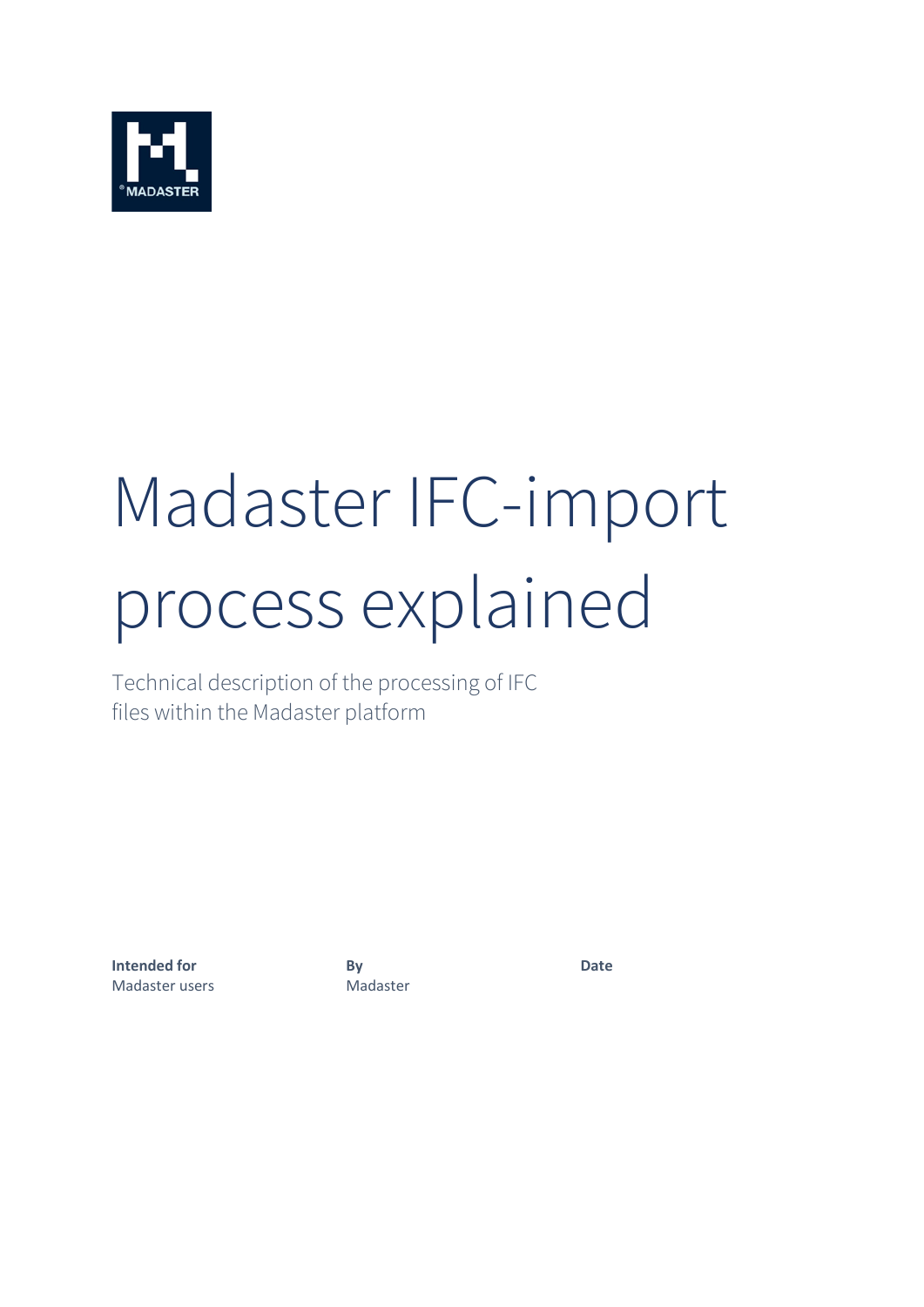

## Index

#### **DISCLAIMER**

This document and its contents have been compiled with the greatest possible care. Nevertheless, it cannot be ruled out that certain information is outdated, incomplete or otherwise incorrect. Madaster is not liable for any damage of any nature whatsoever arising from any use / consultation of this document and its contents and / or from the information obtained through this document, including but not exhaustive also information obtained through references mentioned in this document. and / or hyperlinks.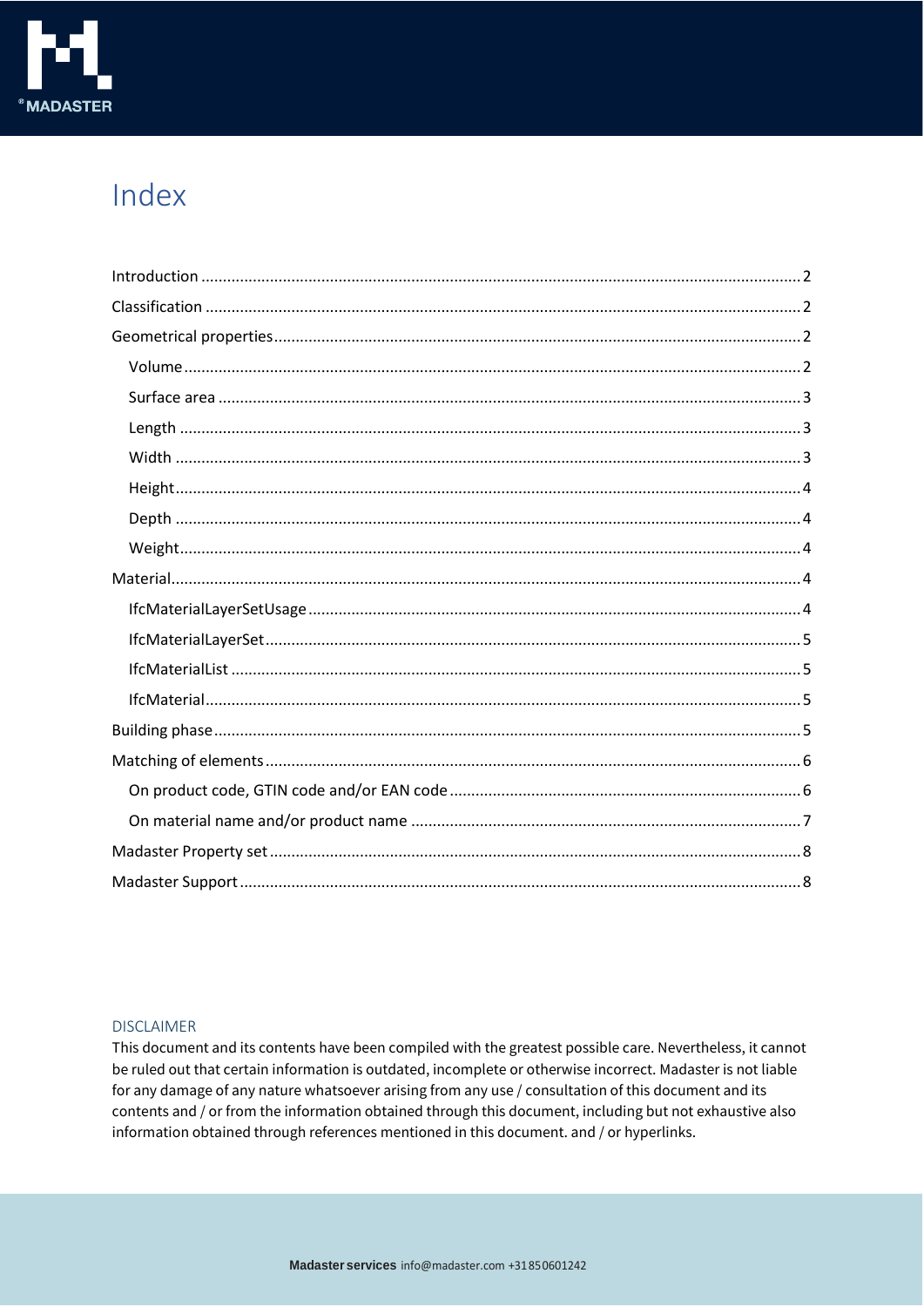

## <span id="page-2-0"></span>Introduction

This document explains the processing of IFC files within Madaster and as such provides insight how IFC files should be prepared for optimal use in the Madaster platform. In this guide, it is explained how the geometric properties, classification coding, construction phasing and material parameters are retrieved.

### <span id="page-2-1"></span>Classification

Note: The Madaster platform supports the local Dutch classification code (NL/SfB) and international OmniClass table 21 classification code.

First of all, all references of the element are searched for the type: IfcClassificationReference or IfcExternalReference.

#### • NL/SFB classification code

When a property of this type is found, the system tries to match the value of this property against the 2-digit and / or 4-digit NL/SfB coding list.

| <b>Identification</b><br>Location    | Material<br><b>Ouantities</b> | Classification<br><b>Relations</b> | <b>Hyperlinks</b>      |
|--------------------------------------|-------------------------------|------------------------------------|------------------------|
| Classification                       | Source                        | Reference                          | Name                   |
| ARCHICAD Classification NED From IFC |                               | Wand                               |                        |
| NL/SfB(4 cijfers)                    | From IFC                      | 16.12                              | <b>FUNDATIE BALKEN</b> |

Fig: Example of 4-digit NL/SfB coding on element.

#### • OmniClass table 21 classification code

When a property of this type is found, the system tries to match the value of this property against the 6 digit and / or 8 / 10-digit OmniClass table 21 coding list.

| Identification Location Quantities Material Profile Relations Classification Hyperlinks BaseQuantities BaseQuantities Ec |          |             |
|--------------------------------------------------------------------------------------------------------------------------|----------|-------------|
| Classification                                                                                                           | Source   | Reference   |
| Omniclass Classification                                                                                                 | From IFC | $21 - 0210$ |

Fig: Fig: Example of a 6-digit OmniClass coding on an element

## <span id="page-2-2"></span>Geometrical properties

#### <span id="page-2-3"></span>Volume

For each element, the area first tries to read the IfcQuantityVolume named "NetVolume" from the collection of type: IfcElementQuantity. If no value can be found for this, all property sets of the element will be searched for a property with the name: "NetVolume".

If there are several properties sets of the type IfcElementQuantity or more properties with the name "NetVolume" then the first property is chosen. If no property with this naming convention can be found, the same process is repeated for properties with the following naming convention and in the following order until a value can be found:

- NetVolume
- Volume
- GrossVolume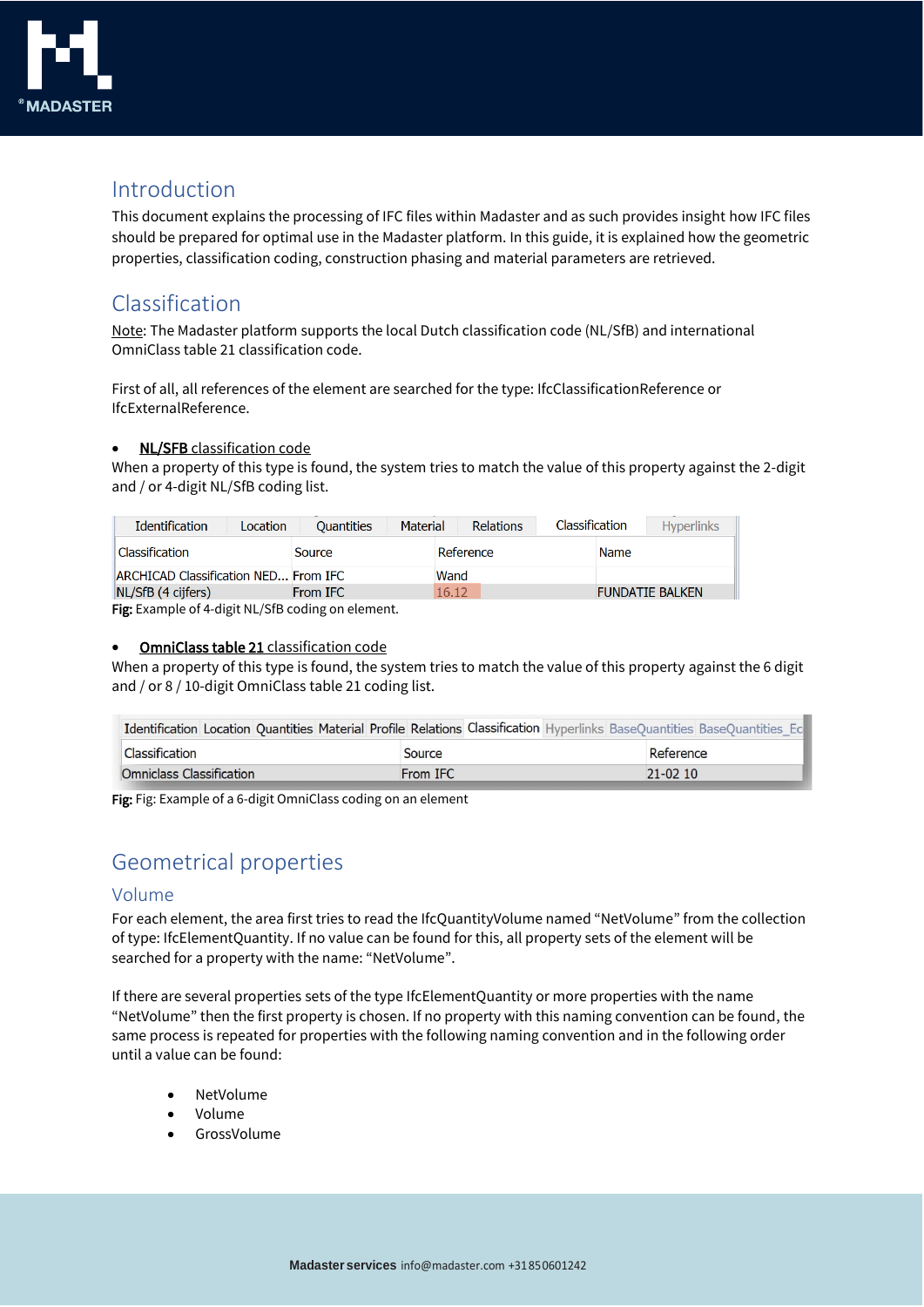Depending on the material composition, the volume is calculated in some scenarios by multiplying the material thickness by the material surface. For more information see section "Material".

| <b>Analytical Properties</b> | <b>BaseQuantities</b> | Constraints         | Construction | <b>Dimensions</b> |  |  |  |
|------------------------------|-----------------------|---------------------|--------------|-------------------|--|--|--|
| Property                     |                       |                     | Value        |                   |  |  |  |
| GrossFootprintArea           |                       | $0.13 \text{ m}$    |              |                   |  |  |  |
| GrossSideArea                |                       | $2.20 \text{ m}$    |              |                   |  |  |  |
| GrossVolume                  |                       | $0.220 \text{ m}$ 3 |              |                   |  |  |  |
| <b>Height</b>                |                       | 2,064.00 mm         |              |                   |  |  |  |
| Length                       |                       | 1,330.00 mm         |              |                   |  |  |  |
| <b>Width</b>                 |                       | $100.00$ mm         |              |                   |  |  |  |

**Fig:** Example of volume property within BaseQuantities property set.

#### <span id="page-3-0"></span>Surface area

For each element, the area first tries to read the IfcQuantityAreaproperty named "NetSideArea" from the collection of type: IfcElementQuantity. If no value can be found for this, all property sets of the element will be searched for a property with the name: "NetSideArea".

If there are multiple property sets of the type IfcElementQuantity or more properties with the name "NetSideArea" then the first property is chosen. If no property with this naming convention can be found, the same process is repeated for properties with the following naming convention and in the following order until a value can be found:

- NetSideArea
- GrossSideArea
- TotalSurfaceArea
- GrossSurfaceArea
- OuterSurfaceArea
- CrossSectionArea
- NetFootprintArea
- GrossFootprintArea
- **GrossArea**
- Area

#### <span id="page-3-1"></span>Length

For each element, for the length, it first tries to read the IfcQuantityLength property named "Length" from the collection of type: IfcElementQuantity. If no value can be found for this, all property sets of the element will be searched for a property with the name: "Length".

When there are multiple property sets of the type IfcElementQuantity or multiple properties with the name "Length", the first property is chosen.

#### <span id="page-3-2"></span>Width

For each element, for the length, it first tries to read the IfcQuantityLength property named "Width" from the collection of type: IfcElementQuantity. If no value can be found for this, all property sets of the element will be searched for a property with the name: "Width".

When there are multiple property sets of the type IfcElementQuantity or multiple properties with the name "Width", the first property is chosen.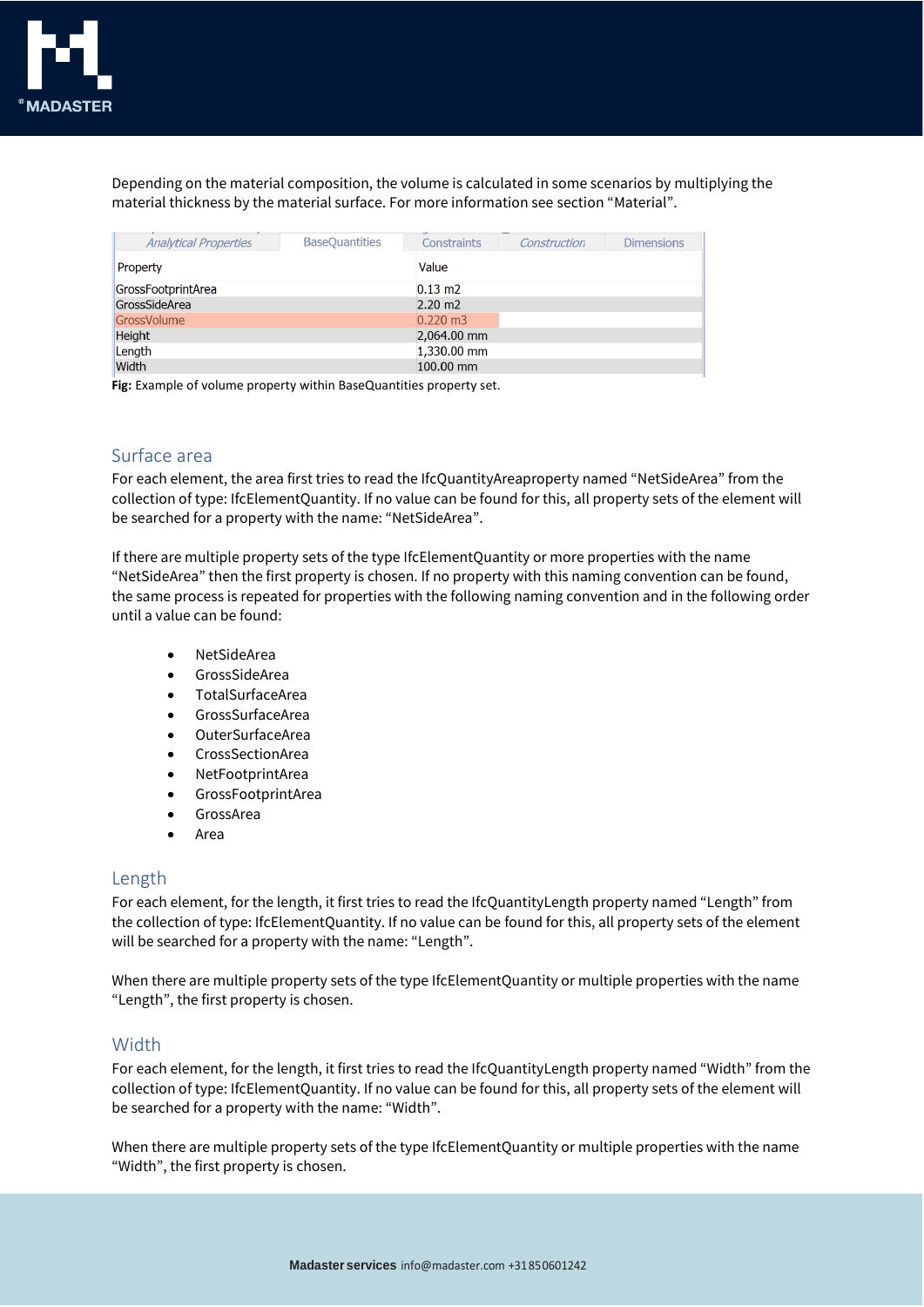

#### <span id="page-4-0"></span>Height

For each element, the length first tries to read the IfcQuantityLength property named "Height" from the collection of type: IfcElementQuantity. If no value can be found for this, all property sets of the element will be searched for a property with the name: "Height".

If there are multiple property sets of the type IfcElementQuantity or multiple properties with the name "Height", the first property is chosen.

#### <span id="page-4-1"></span>Depth

For each element, for the length, it first tries to read the IfcQuantityLength property named "Depth" from the collection of type: IfcElementQuantity. If no value can be found for this, all property sets of the element will be searched for a property with the name: "Depth".

If there are multiple property sets of the type IfcElementQuantity or multiple properties with the name "Depth", the first property is chosen.

#### <span id="page-4-2"></span>Weight

For each element, for the length, it first tries to read the IfcQuantityWeight property from the collection of type: IfcElementQuantity.

When there are multiple property sets of the type IfcElementQuantity or multiple properties of the type "IfcQuantityWeight", the first property is chosen.

#### <span id="page-4-3"></span>Material

For each element, the material is retrieved via the IfcMaterialSelect relationship. And depending on the characterization of the related material property, different scenarios are handled for the following characterizations:

#### <span id="page-4-4"></span>IfcMaterialLayerSetUsage

If the material property is of type IfcMaterialLayerSetUsage then an attempt is made to get IIfcMaterialLayerSet. And here it is checked whether this list contains multiple elements and whether the thickness (Thickness) property has been entered. If this is the case and the value of the property Thickness is greater than 0 mm, the element is split into the number of materials that the layerset knows.

| <b>Identification</b>     | Location | <b>Quantities</b> | Material | Profile          | Relations | <b>Classification</b> | <b>Hyperlinks</b> |
|---------------------------|----------|-------------------|----------|------------------|-----------|-----------------------|-------------------|
| <b>Name</b>               |          |                   |          | <b>Thickness</b> |           |                       |                   |
| <b>Steen - Baksteen</b>   |          |                   |          | $100.00$ mm      |           |                       |                   |
| Lucht                     |          |                   |          | 40.00 mm         |           |                       |                   |
| Isolatie - Kunststof hard |          |                   |          | $100.00$ mm      |           |                       |                   |
| Steen - Kalkzandsteen C   |          |                   |          | $100.00$ mm      |           |                       |                   |
|                           |          |                   |          |                  |           |                       |                   |

Fig: Example of a material specification with layerSet

The volume of these materials is then calculated as follows:

Volume = Area \* Thickness of layer.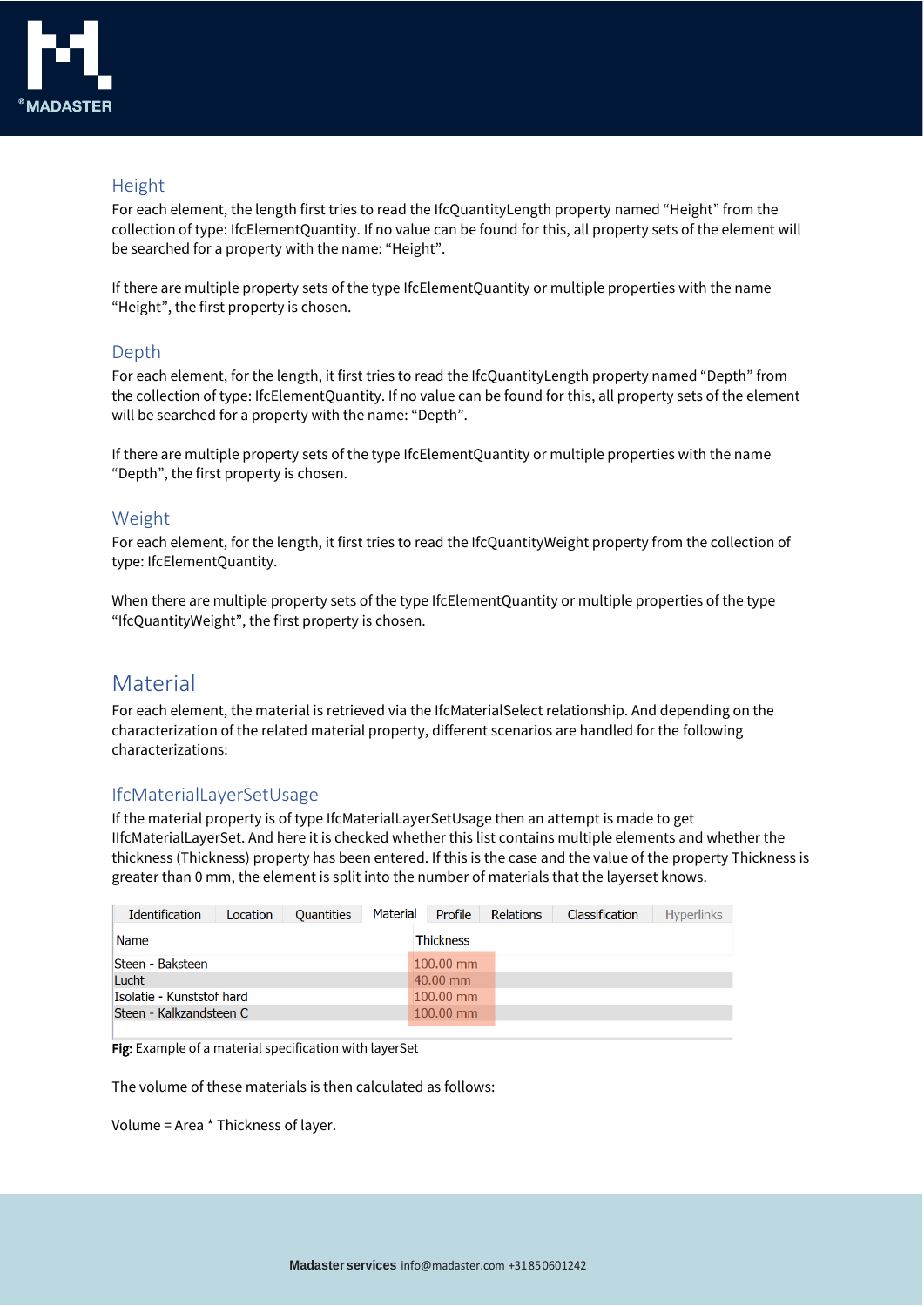

If the property Thickness is 0 or not filled. Then multiple materials are specified on the element and the volume remains from the volume proportions as specified above. The Name field of the property is used for naming the material.

#### <span id="page-5-0"></span>IfcMaterialLayerSet

If the material property is of type IfcMaterialLayerSet, then it is checked whether the list contains multiple layers. And whether the thickness (Thickness) property has been entered. If this is the case and the value of the property Thickness is greater than 0 mm, the element is split into the number of materials that the layerset knows.

The volume of these materials is then calculated as follows:

Volume = Area \* Thickness of layer.

If the property Thickness is 0 or not filled. Then multiple materials are specified on the element and the volume remains from the volume proportions as specified above. The Name field of the property is used for naming the material.

#### <span id="page-5-1"></span>IfcMaterialList

If the material property is of type IfcMaterialList, multiple materials are specified on the element and the volume remains from the volume proportions specified above. The Name field of the property is used for naming the material.

#### <span id="page-5-2"></span>IfcMaterial

If the material property is of type "IfcMaterial" then the property is taken from the Name field of the property.

| Identification        | Location | Quantities | Material | Profile | <b>Relations</b> | Classification | <b>Hyperlinks</b> |
|-----------------------|----------|------------|----------|---------|------------------|----------------|-------------------|
| <b>Name</b>           |          |            |          |         |                  |                |                   |
| Beton gewapend prefab |          |            |          |         |                  |                |                   |
|                       |          |            |          |         |                  |                |                   |

Fig: Example material specification without file set.

## <span id="page-5-3"></span>Building phase

For each element, the build stage is taken from the property with one of the following naming conventions (this is case sensitive):

- Phase Created
- Renovation Status
- Phase

| AC Pset RenovationAndPhasing | <b>ArchiCADProperties</b> | ArchiCADOuantities | <b>BaseOuantities</b> |
|------------------------------|---------------------------|--------------------|-----------------------|
| Property                     | Value                     |                    |                       |
| Renovation Status            | Existing                  |                    |                       |
|                              |                           |                    |                       |

Fig: Example of phase in Archicad CAD-application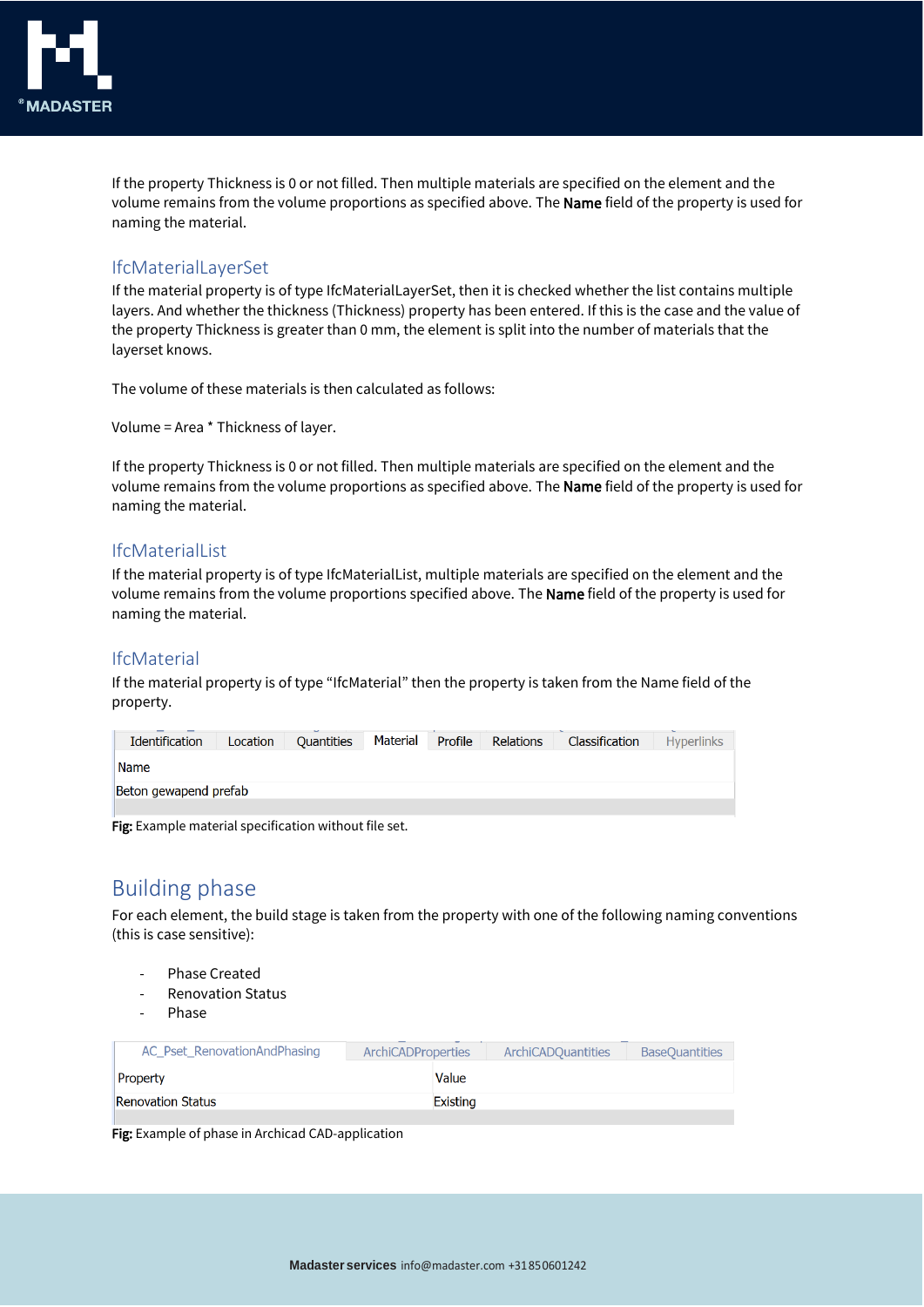

| Graphics             | Identity Data | Other | Phasing      | Pset WallCommon | Structural |
|----------------------|---------------|-------|--------------|-----------------|------------|
| Property             |               |       | Value        |                 |            |
| <b>Phase Created</b> |               |       | <b>Nieuw</b> |                 |            |

Fig: Example of phase in Revit CAD-application

Then the values from these properties are matched as follows:

- **Demolition** 
	- o Demolition
	- o To be demolished
	- o Sloop
- New
	- o Nieuw
	- o New
- Casco
	- o casco
	- o existing
	- o bestaand

The matching is performed on the entire sentence / word and is not case sensitive. If no matching has taken place with the above categories, the element will be mapped to Casco.

The construction phase current and final are calculated using the above phase according to the following calculation:

- Existing = Demolition + Casco
- $Final = Casco + New$

## <span id="page-6-0"></span>Matching of elements

#### <span id="page-6-1"></span>On product code, GTIN code and/or EAN code

If an IFC file contains one or more elements, where a product code, GTIN code or EAN code is included in the material name [IfcMaterialSelect], then a match will be made against this code. If an exact match is found, it will be used with priority over the matching on material and / or product name.

As soon as the materials per element are known, they will be automatically matched during the data upload in Madaster against (linked to) materials and products that are known within Madaster database (s). This can be found in the Madaster Navigation drawer under "System databases & suppliers". If available, account specific databases can also be selected in this import process.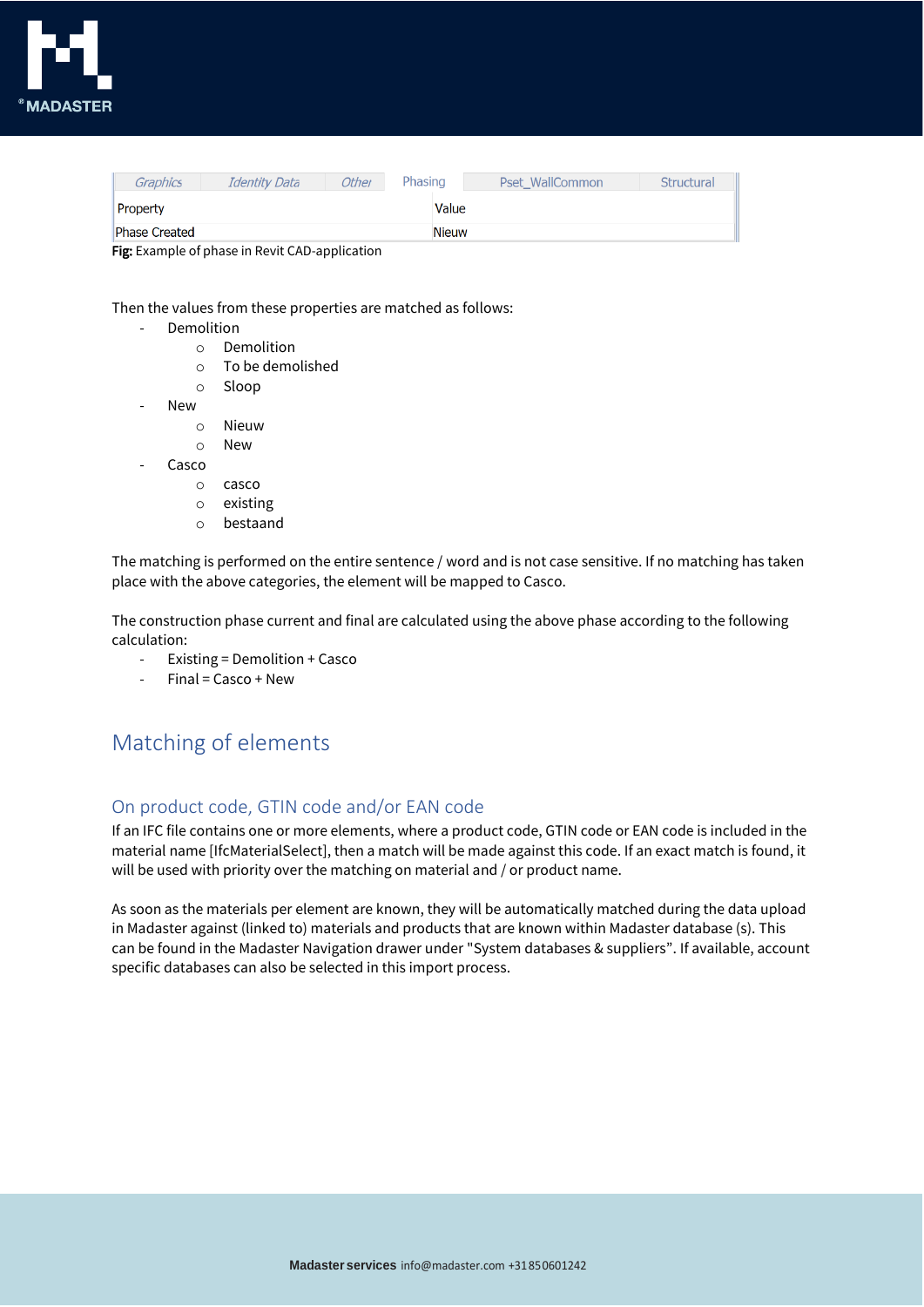

| PRODUCTINFORMATIE MATERIAALVOORRADEN<br>MILIEU<br>ZOEKCRITERIA FINANCIEEL |                          |
|---------------------------------------------------------------------------|--------------------------|
| OPSLAAN <b>1</b> SLUITEN X                                                |                          |
| <b>ALGEMEEN</b>                                                           |                          |
|                                                                           | ÷                        |
| Productnaam*                                                              | Beschrijving             |
| Type*                                                                     |                          |
| Volume                                                                    | $\overline{\phantom{a}}$ |
| Productcode                                                               |                          |
|                                                                           |                          |
| GTIN                                                                      | EAN                      |
|                                                                           |                          |

Fig: Example of matching on product code, GTIN & EAN

#### <span id="page-7-0"></span>On material name and/or product name

As soon as the materials per element are known, they will be automatically matched during the data upload in Madaster against (linked to) materials and products that are known within Madaster database (s). This can be found in the Madaster Navigation drawer under "Databases & suppliers". If available, account specific databases can also be selected in this import process.

Each material and / or product can be provided with search criteria (per language):

#### **ABS POLYMERS**

| MATERIAALINFORMATIE<br>ZOEKCRITERIA | DOSSIER<br>FINANCIEEL |            |                   |                                                                                                                                                                                                                                                                                                                                                                                                                                                                                        |           |                               |
|-------------------------------------|-----------------------|------------|-------------------|----------------------------------------------------------------------------------------------------------------------------------------------------------------------------------------------------------------------------------------------------------------------------------------------------------------------------------------------------------------------------------------------------------------------------------------------------------------------------------------|-----------|-------------------------------|
| CRITERIUM TOEVOEGEN (+)             |                       |            |                   |                                                                                                                                                                                                                                                                                                                                                                                                                                                                                        |           |                               |
| Zoekcriterium                       | Matchingstype         | Taal       |                   |                                                                                                                                                                                                                                                                                                                                                                                                                                                                                        |           |                               |
| ABS                                 | Is gelijk aan         | Alle talen |                   |                                                                                                                                                                                                                                                                                                                                                                                                                                                                                        |           | $\angle$ 0                    |
| ABS Polimeri                        | Bevat                 | Alle talen |                   |                                                                                                                                                                                                                                                                                                                                                                                                                                                                                        |           | $\mathcal{N}$ $\bar{\square}$ |
| ABS polymeren                       | Bevat                 | Nederlands |                   |                                                                                                                                                                                                                                                                                                                                                                                                                                                                                        |           | $\mathcal{O}$ O               |
| ABS polymers                        | Bevat                 | Alle talen |                   |                                                                                                                                                                                                                                                                                                                                                                                                                                                                                        |           | $\mathcal{N}$ $\bar{\Box}$    |
| ABS-Polymere                        | Bevat                 | Alle talen |                   |                                                                                                                                                                                                                                                                                                                                                                                                                                                                                        |           | $\mathcal{O}$                 |
| polymères ABS                       | Bevat                 | Frans      |                   |                                                                                                                                                                                                                                                                                                                                                                                                                                                                                        |           | $\mathcal{N}$ $\bar{\square}$ |
|                                     |                       |            | Rijen per pagina: | $10 - 7$<br>$\frac{1}{2} \left( \frac{1}{2} \right) \left( \frac{1}{2} \right) \left( \frac{1}{2} \right) \left( \frac{1}{2} \right) \left( \frac{1}{2} \right) \left( \frac{1}{2} \right) \left( \frac{1}{2} \right) \left( \frac{1}{2} \right) \left( \frac{1}{2} \right) \left( \frac{1}{2} \right) \left( \frac{1}{2} \right) \left( \frac{1}{2} \right) \left( \frac{1}{2} \right) \left( \frac{1}{2} \right) \left( \frac{1}{2} \right) \left( \frac{1}{2} \right) \left( \frac$ | 1-6 van 6 |                               |

Fig: Example of search criteria in material/product in Madaster

When importing an IFC file, the materials of each element are matched against these search criteria (s). This involves checking whether the material of an element matches one of the search criteria at product / material level in the selected languages.

Search criteria on product / material level can be configured in several ways:

- Contains the search criterion
- Equals the search criterion
- Starts with the search criterion
- Ends with the search criterion

And runs sequentially as long as no match is found:

- 1- against the "Equals" criteria
- 2- Against the "Starts with" criteria
- 3- Against the "Contains" criteria contained
- 4- Against the "Ends with" criteria